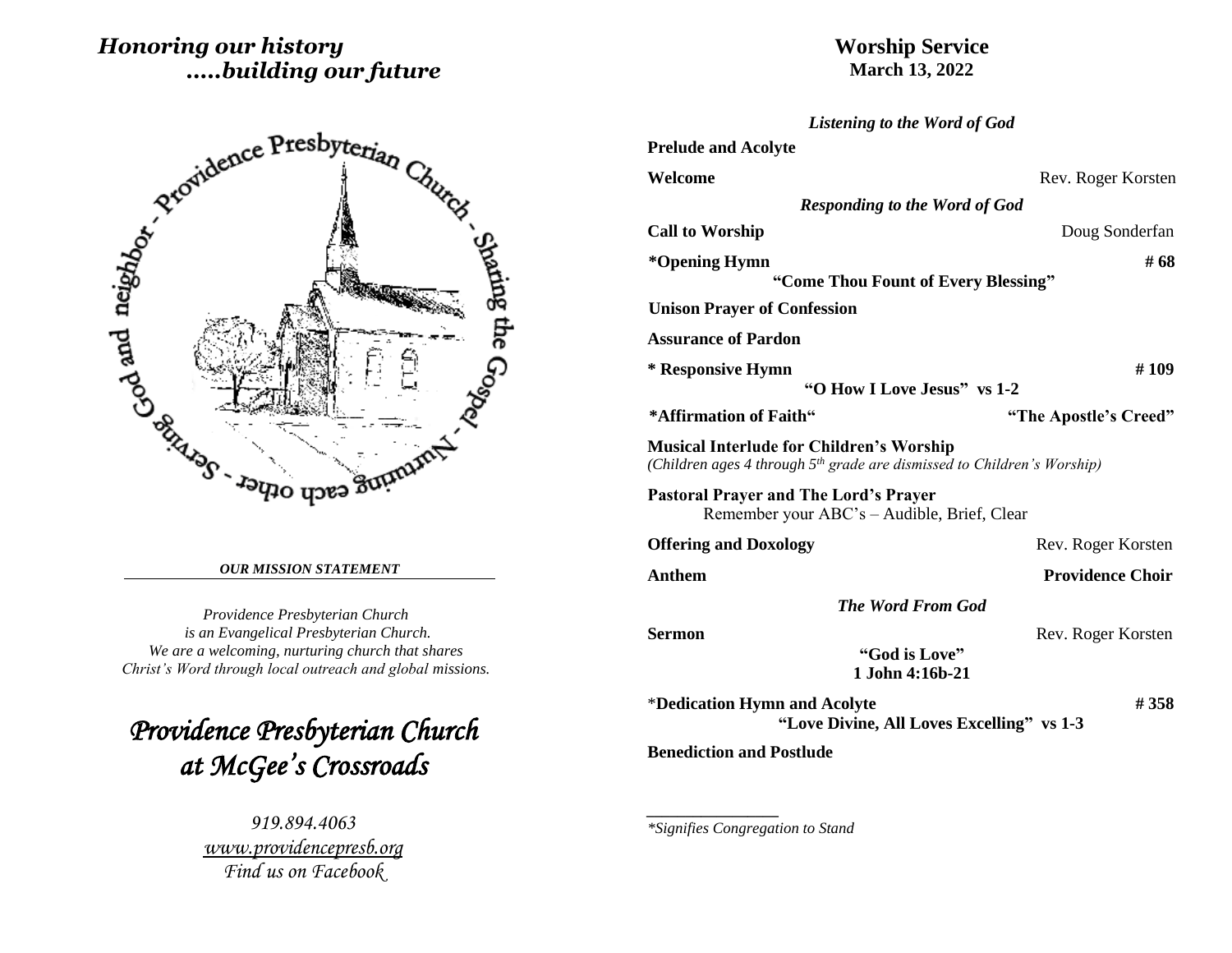#### *For safety/security, no exterior doors will be propped open during service and all doors will be locked during the 11:00 am service.*

*The Sanctuary will be available during the Easter Sunday Service for you to come and enjoy a live broadcast.*

**The Congregational Care Committee supplies Prayer Shawls** for anyone who may be in need of physical warmth during the Worship Service. Shawls are located in the entrance. *Please leave the used shawl in your chair and they will be cleaned.*



*A Nursery is offered during Worship Services for infants – 3 year olds. Children ages 4 - 5 th grade are invited to attend Children's Worship after the Affirmation of Faith.*

*Thank you for placing any discarded bulletins in the blue recycle bin.*

#### *Weekly Statistics*

| 2021 General fund Receipts through December \$344,405.67 |  |
|----------------------------------------------------------|--|
| 2021 General Fund Expenses through December \$293,620.64 |  |
|                                                          |  |
|                                                          |  |
|                                                          |  |
| General Fund Receipts so far for February\$22,288.90     |  |
|                                                          |  |
|                                                          |  |
|                                                          |  |

## **PRAYER LIST OF JOYS AND CONCERNS**

**JOYS:** Let the peace of Christ rule in your hearts, to which indeed you were called in one body. And be thankful. Colossians 3:15 ESV

### **CONCERNS:**

### **Members of the Providence Family in Long-Term Care: Chic (Charles) Folkman, Marilyn Johnson**, and **Bobbie Langdon.**

#### **Persons Living with Cancer, including:**

**Lindsey Barber,** *(Davidsons');* **Scott Barnes, Heather Benson,** *(Christiane Wright);* **Joanne Boyle,** (*Bob Zattiero);* **Lisa Bradshaw***,* **Dede Bumgarner***, (B. Davidson);* **Shepherd Byrd,** *(Brenda Byrd);* **Paula Coates,** *(A. Benson);*  **Tabitha Collier, Pam Denning,** *(Carolyn J.);* **Consuelo Hawkins,** *(Sue Bryant);* **Sylvia Holbrook,** *(C. Johnson)*; **John Husuley,** *(C. Johnson);*  **Teresha McChann,** *(Bob Reed);* **Ryan Newnam, Bill Rice,** *(C. Johnson);*  **Andrew S.**, *(Sonderfan);* **Carol Sawyer,** *(Ray Sawyer);* **Thomas Stephenson,** *(Haley Jones);* **Mike Stropich,** *(Shawn & Rev. Nadia),* **Cindy Zattiero,** *(Bob Zattiero).*

#### **Persons with Ongoing Health Concerns, including:**

**Debbie Bender and John***, (M. Lambert);* **Dean Benson,** *(Beck);* **Heidi Berggren and Family,** *(Doug S.);* **Worth Bowman, Ronnie Boyd,** *(M. Lambert);* **Evelyn Burdette, Joey Crocker, Junior Cassidy,** *(E. Newnam);* **Don Cox's father,** *(Chas & Brittany Davidson);* **Ricky Denning, Paula Elliott,** *(S. Bryant);* **Richard Embrey, Norma & Charles Evans,** *(C. Johnson);* **Chic & Mary Lou Folman, Pat Forren; Ronda Fullenkamp,**  *(Rick & Margie Taylor);* **Brian Guy,** *(Patsy Bowman);* **Keith Hamilton,** *(Mott);* **Willie Hardison,** *(Carol Sawyer);* **John Harris,** (*A. Jones)*; **Karen Cherry Houston,** *(C. Davidson);* **Brian Johnson,** (*Don Dupree);* **Tonya Johnson,** *(EPC, Galatia PC);* **Jordan Kefauver,** *(B. Jones);* **Jonathan Kershaw, Laura Kershaw,** *(Jonathan & Carole Kershaw);* **Becky Kleaver, Harley Kremer***, (Andrea Jones);* **Cathy Maddux, Roger McGee,**  *(Allison N.);* **Ray Manuel,** *(Nadine Reed);* **Bill Massey,** *(Bob Reed);* **Ken McGee***, (A. Benson);* **Elsie Nederhoff,** *(L. Roberts);* **Daphne Noles***; (Christiane Nooney),* **Mary Tyler Nordan***, (Nordans);* **Ed & Lou Penny, Mary Powell, Caleb Reese,** (*A. Jones);* **Lycia Reese,** *(A. Jones);* **Jim Ricker,**

*(Newnam's);* **John Rogers***,* **Marty Smith, Peggy Smith,** *(J. Mott);* **Mitch Sonderfan***, (D. Sonderfan);* **Southers, Ann K. Stephenson, Joseph Stewart,**  *(Kathy Wood);* **Charles Tadlock,** *(P. Collier);* **Jean Yeager,** *(Rich Lambert);*  **Eva Younts,** *(Nadine Reed); and* **Carolyn Zattiero***.*